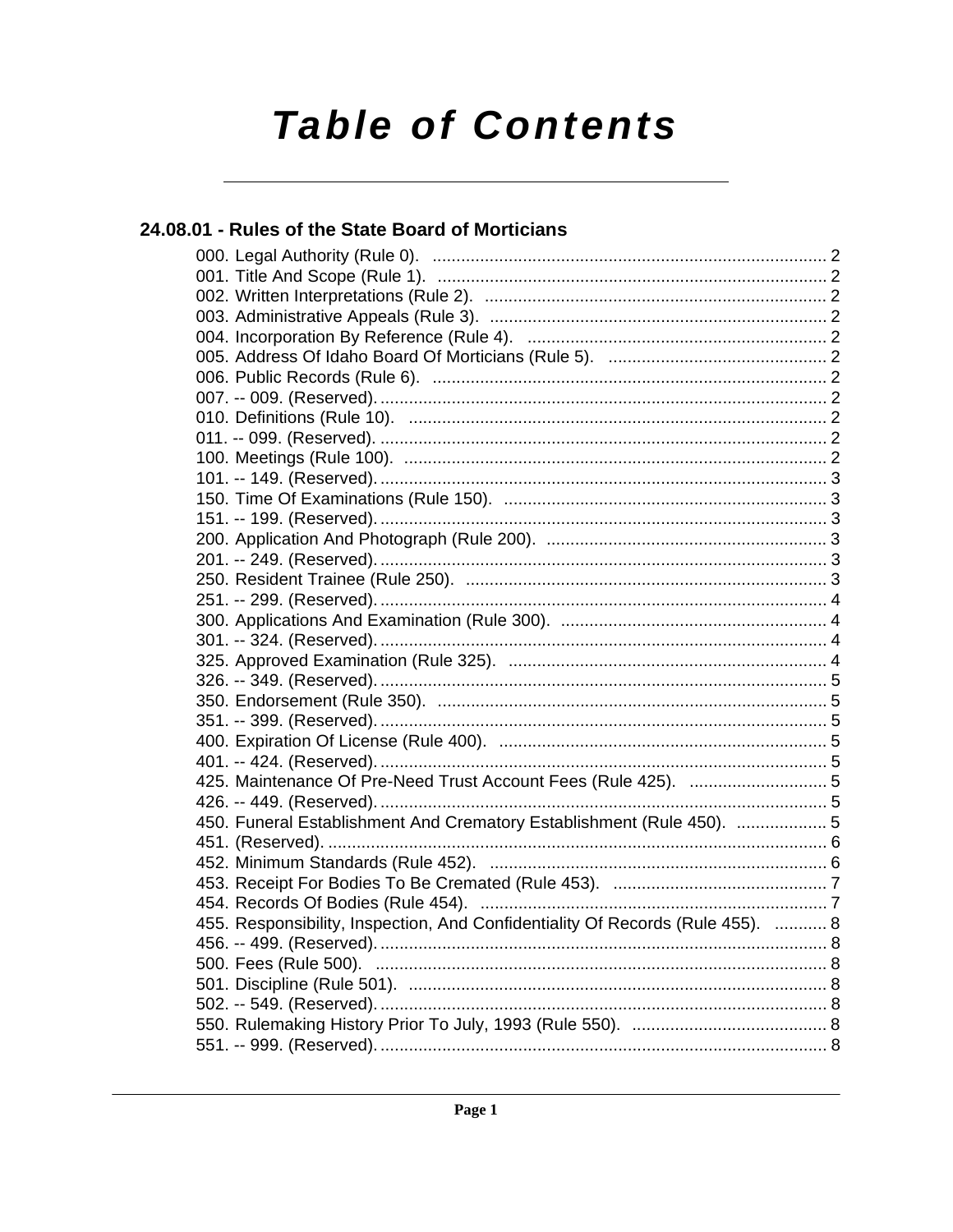#### **IDAPA 24 TITLE 08 CHAPTER 01**

### **24.08.01 - RULES OF THE STATE BOARD OF MORTICIANS**

#### <span id="page-1-1"></span><span id="page-1-0"></span>**000. LEGAL AUTHORITY (RULE 0).**

The following rules have been adopted by the Idaho State Board of Morticians and the Chief, Bureau of Occupational Licenses in accordance with the provisions of Section 54-1106 and 54-1107, Idaho Code.  $(7-1-93)$ 

#### <span id="page-1-2"></span>**001. TITLE AND SCOPE (RULE 1).**

These rules shall be cited as IDAPA 24.08.01, "Rules of the State Board of Morticians." (7-1-93)

#### <span id="page-1-3"></span>**002. WRITTEN INTERPRETATIONS (RULE 2).**

The board may have written statements that pertain to the interpretation of the rules of this chapter. Such interpretations, if any, are available for public inspection and copying at cost in the main office of the Bureau of Occupational Licenses. (3-13-02) Occupational Licenses.

#### <span id="page-1-4"></span>**003. ADMINISTRATIVE APPEALS (RULE 3).**

Administrative appeals shall be governed by the Administrative Procedure Act, Title 67, Chapter 52, Idaho Code. (3-13-02)

#### <span id="page-1-5"></span>**004. INCORPORATION BY REFERENCE (RULE 4).**

These rules do not incorporate by reference any document other than those sections of Idaho Code so referenced. (3-13-02)

#### <span id="page-1-6"></span>**005. ADDRESS OF IDAHO BOARD OF MORTICIANS (RULE 5).**

[The office of the Board of Morticians is located within the Bureau of Occupational Licenses, Owyhee Plaza, 1109](mailto:mor@ibol.idaho.gov)  Main Street, Suite 220, Boise, Idaho 83702-5642. The phone number of the Board is (208) 334-3233. The Board's FAX number is (208) 334-3945. The Board's e-mail address is mor@ibol.idaho.gov. The Board's official web site is [at](mailto:mor@ibol.idaho.gov) [http://www.ibol.idaho.gov/mor.htm. \(4-11-06\)](http://www.ibol.idaho.gov/mor.htm)

#### <span id="page-1-7"></span>**006. PUBLIC RECORDS (RULE 6).**

The records associated with the Board of Morticians are subject to the provisions of the Idaho Public Records Act. Title 9, Chapter 3, Idaho Code. (3-13-02)

#### <span id="page-1-8"></span>**007. -- 009. (RESERVED).**

#### <span id="page-1-9"></span>**010. DEFINITIONS (RULE 10).**

<span id="page-1-12"></span>**01. Board**. The State Board of Morticians as prescribed in Section 54-1102, Idaho Code. (7-1-93)

**02.** Bureau. The Bureau of Occupational Licenses as prescribed in Sections 54-1106 and 67-2602, Idaho Code. (3-13-02) Idaho Code. (3-13-02)

**03. Funeral Establishment**. Funeral Establishment means a place of business at a specific street address or location devoted to the embalming and care and preparation for burial or disposal of dead human bodies including all portions of such business premises and all tools, instruments and supplies used in the preparation and embalming of dead human bodies for burial or disposal, and including any chapel or other facility in which funeral or other religious services may be conducted.

**04. Resident Trainee**. The term "Resident Trainee" is defined as a person who is engaged in preparing to become licensed as a mortician or funeral director, and who practices under the direct and immediate personal supervision of a licensed mortician. (4-11-06)

#### <span id="page-1-10"></span>**011. -- 099. (RESERVED).**

#### <span id="page-1-13"></span><span id="page-1-11"></span>**100. MEETINGS (RULE 100).**

The board shall hold meetings no less than annually at such times and places as determined by the board. The annual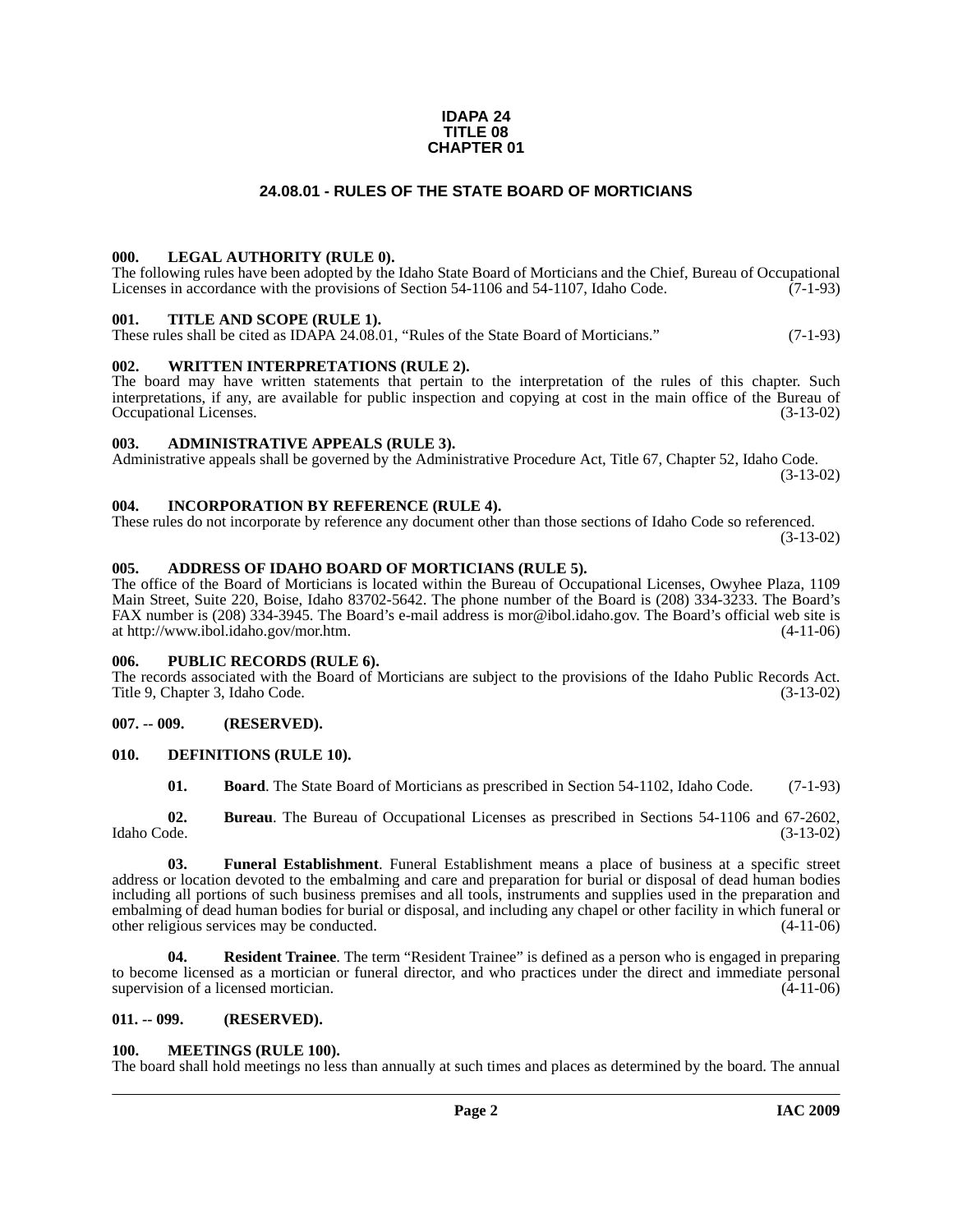election of chairman will be held during the first meeting of each fiscal year. The chairman of the board shall preside at all meetings, appoint all committees, and perform all the functions incidental to the office of chairman. (4-11-06)

#### <span id="page-2-0"></span>**101. -- 149. (RESERVED).**

#### <span id="page-2-11"></span><span id="page-2-1"></span>**150. TIME OF EXAMINATIONS (RULE 150).**

Examinations will be held no less than semi-annually at such times or places as the Board may determine. (4-11-06)

#### <span id="page-2-2"></span>**151. -- 199. (RESERVED).**

#### <span id="page-2-6"></span><span id="page-2-3"></span>**200. APPLICATION AND PHOTOGRAPH (RULE 200).**

Application must be postmarked sixty (60) days prior to the date of examination, and must be accompanied by an unmounted passport photograph of the applicant, taken within three (3) months preceding the date of application.

(3-13-02)

#### <span id="page-2-4"></span>**201. -- 249. (RESERVED).**

#### <span id="page-2-8"></span><span id="page-2-5"></span>**250. RESIDENT TRAINEE (RULE 250).**

**01. Definition**. The term "Resident Trainee" as herein used is a person who is engaged in learning the practice of embalming and/or the profession of mortuary arts and sciences. Training shall be understood to mean diligent attention to the subject matter in the course of regular and full-time paid employment. Full-time employment shall mean a minimum of thirty-six (36) hours per week for fifty (50) weeks per year within the mortuary where the sponsoring resident mortician is practicing. It shall be further required that at least three-fourths (3/4) of the training period consists of a sponsoring licensed mortician instructing and demonstrating practices and procedures to increase knowledge of the service performed by a mortician or a funeral director as defined in Chapter 11, Title 54, Idaho Code. A Resident Trainee shall not sign a death certificate as provided under Idaho law. For the balance of the required hours it would be the responsibility of the sponsoring mortician, or his licensed appointee, to be immediately available for consultation with the trainee. All training must be served in the state of Idaho. (4-11-06)

<span id="page-2-10"></span>**02. Sponsoring Mortician**. A practicing mortician within the state of Idaho who is duly registered as such with the Bureau and assumes responsibility for the proper supervision and instruction of a "Resident Trainee." (4-11-06)

<span id="page-2-7"></span>**03. Eligibility to Be Licensed**. No person shall be eligible to be licensed as a "Resident Trainee" who has practiced as a resident trainee or apprentice for a total cumulative period of more than two (2) years in the state of Idaho. For purposes of accounting for total cumulative training as a "Resident Trainee" the sponsoring mortician is required to notify the bureau at the beginning and termination of the training period. When a "Resident Trainee" has completed training, qualification for licensure as a licensed "Mortician" or "Funeral Director must be completed within the following three (3) year period or said trainee must show good reason for further delay. (4-11-06) within the following three (3) year period or said trainee must show good reason for further delay.

<span id="page-2-9"></span>

| 04. | <b>Resident Trainee Applicants to Qualify.</b> | $(7-1-93)$ |
|-----|------------------------------------------------|------------|
|-----|------------------------------------------------|------------|

| a. | Must be a least eighteen (18) years of age. | $(7-1-93)$ |
|----|---------------------------------------------|------------|
|----|---------------------------------------------|------------|

**b.** Must be of good moral character. (7-1-93)

**c.** Must have graduated from an accredited high school or have received an equivalent education as determined by the standards set and established by the state board of education. (7-1-93)

**d.** A photo as specified in Section 200 above. (3-13-02)

**e.** The effective date of the resident training shall be determined by the board at its next meeting. In no case shall it be prior to the date the application, together with the required fees, are received in the office of the Bureau. (4-11-06)

**f.** Resident training must be served under the direction of a qualified full time resident mortician licensed and practicing in Idaho. (4-11-06)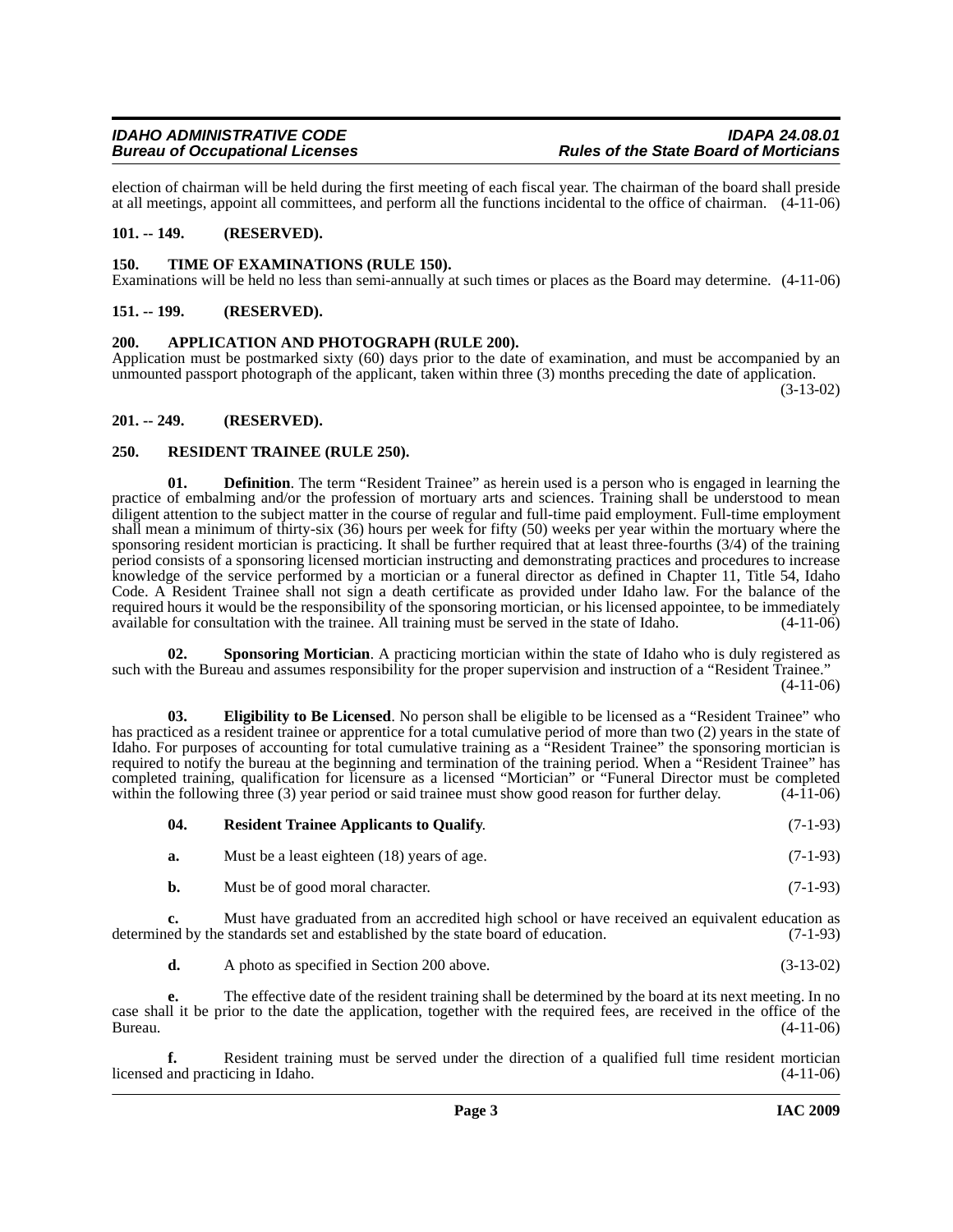**g.** Applicants pursuing a mortician license must complete resident training affidavits showing time served, the number of bodies embalmed. (4-11-06)

**h.** Applicants pursuing a funeral director license must complete resident training affidavits of conducting and/or providing assistance in twenty-five (25) funerals under supervision. (4-11-06)

<span id="page-3-9"></span>**05.** Interruption in Training. An interruption in training of sixty (60) days or more constitutes termination of training. (7-1-93)

#### <span id="page-3-0"></span>**251. -- 299. (RESERVED).**

#### <span id="page-3-5"></span><span id="page-3-1"></span>**300. APPLICATIONS AND EXAMINATION (RULE 300).**

In order to be admitted to the examination, the applicant must submit a completed application on forms provided by the bureau and provide all requested documentation including proof of having completed the training period as prescribed by law and these rules, and meet the specific requirements for license as set forth in Section 54-1109 of the Idaho Code as follows: (4-11-06)

<span id="page-3-10"></span><span id="page-3-4"></span>**01.** Age. Applicant must have attained the age of twenty-one (21) years by the time of examination.

(7-1-93)

#### <span id="page-3-11"></span>**02. Moral Character**. Must be of good moral character. (7-1-93)

**03. Mortician Educational Requirements**. Applicants for a mortician license must have completed and received credit for at least sixty (60) semester hours or ninety (90) quarter hours instruction in a duly accredited college or university and has obtained at least a C grade average for all courses of instruction; provided, however, at least three-fourths (3/4) of all such credits must be for courses in fields of liberal arts, business or science directly relating to the knowledge required to successfully compete in the field of mortuary science. In questionable cases the decision of the board shall be final. These requirements shall be in addition to and not considered a part of the completion of and graduation from a mortuary college accredited by the American Board of Funeral Service Education that includes an embalming course of study.

<span id="page-3-8"></span>**04. Funeral Director Educational Requirements**. Applicants for a funeral director license must have completed and received at least sixty (60) semester hours' or ninety (90) quarter-hours' instruction from a duly accredited college or university and has obtained at least a C grade average for all courses of instruction; provided, however, at least three-fourths (3/4) of all such credits must be for courses in the fields of liberal arts, business or science as defined and specified by the board. These requirements shall be in addition to completion of at least fifteen (15) semester credit hours or the equivalent from a mortuary college accredited by the American board of funeral service education, inc., or such credits as are otherwise approved by the board, with course of study to include business law, psychology, sociology, funeral service counseling, funeral service management and other classes that relate to conducting funeral business. (4-11-06)

<span id="page-3-12"></span><span id="page-3-7"></span>**05.** Photo. A photo as specified in Section 200 of these rules. (4-11-06)

**06. Completion of One Year as a Resident Trainee**. Must have served one (1) year as required by statute as a resident trainee and receive certification from a sponsoring mortician in Idaho. (4-11-06)

**a.** Trainees pursuing licensure as a mortician must document having assisted in embalming at least twenty-five (25) dead human bodies and assisted in making at least twenty-five (25) funeral arrangements and in conducting at least twenty-five (25) funerals under the supervision of a sponsoring mortician. (5-8-09)

**b.** Applicants pursuing licensure as a funeral director must document having assisted in making at least twenty-five (25) funeral arrangements and in conducting twenty-five (25) funerals under the supervision of a sponsoring mortician.  $(4-11-06)$ 

#### <span id="page-3-2"></span>**301. -- 324. (RESERVED).**

#### <span id="page-3-6"></span><span id="page-3-3"></span>**325. APPROVED EXAMINATION (RULE 325).**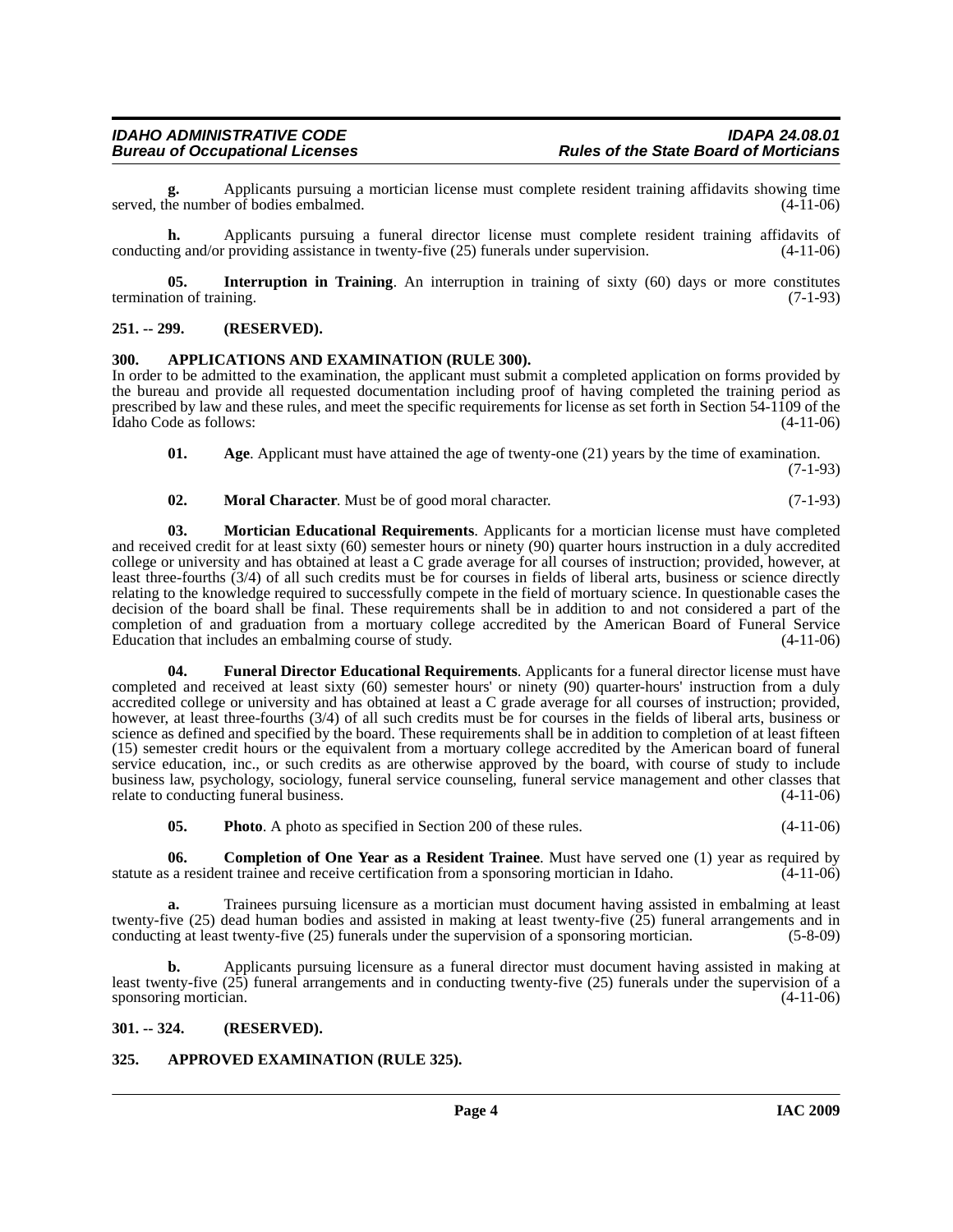## *IDAHO ADMINISTRATIVE CODE IDAPA 24.08.01 Rules of the State Board of Morticians*

Applicants for licensure shall successfully pass the examinations set forth below.  $(3-16-04)$ 

<span id="page-4-15"></span>**01. Mortician Examination**. The Mortician examination shall consist of: (3-16-04)

**a.** All sections of the International Conference of Funeral Service Examining Board's National Board Examination; and (3-16-04) (3-16-04)

**b.** The examination of the laws and rules of the state of Idaho relating to the care, disinfection, preservation, burial, transportation, or other final disposition of human remains; and (3-16-04)

**c.** The examination of the rules of the Department of Health and Welfare relating to infectious diseases and quarantine. (3-16-04)

<span id="page-4-11"></span>**02. Funeral Director**. The funeral director examination shall consist of: (3-16-04)

**a.** The Arts section of the State Based Examination conducted by the International Conference of Service Examination Board; and (4-2-08) Funeral Service Examination Board; and

**b.** The examination of the laws and rules of the state of Idaho relating to the care, disinfection, tion, burial, transportation, or other final disposition of human remains; and (3-16-04) preservation, burial, transportation, or other final disposition of human remains; and

**c.** The examination of the rules of the Idaho Department of Health and Welfare relating to infectious and quarantine. (3-16-04) diseases and quarantine.

<span id="page-4-13"></span>**03. Grading**. The required average grade to pass the examination is seventy-five percent (75%). Provided further, that where the applicant has a score of less than seventy percent (70%) in one (1) or more subjects, such applicant shall not be passed, notwithstanding that his average mark may be higher than seventy-five percent (75%), however, should the applicant apply for reexamination he may, by board approval, be required to retake only that portion of the examination which he failed in previous examination. (3-16-04)

#### <span id="page-4-0"></span>**326. -- 349. (RESERVED).**

#### <span id="page-4-9"></span><span id="page-4-1"></span>**350. ENDORSEMENT (RULE 350).**

Refer to Section 54-1109(3) and (4), Idaho Code. (3-16-04)

#### <span id="page-4-2"></span>**351. -- 399. (RESERVED).**

#### <span id="page-4-10"></span><span id="page-4-3"></span>**400. EXPIRATION OF LICENSE (RULE 400).**

All licenses shall expire each year and will be cancelled if not renewed by payment of the required fee before the birthdate of the license holder. There will be no grace period. (3-16-04) birthdate of the license holder. There will be no grace period.

#### <span id="page-4-4"></span>**401. -- 424. (RESERVED).**

#### <span id="page-4-14"></span><span id="page-4-5"></span>**425. MAINTENANCE OF PRE-NEED TRUST ACCOUNT FEES (RULE 425).**

Maintenance of pre-need trust accounts fee. Pursuant to Section 54-1134 D, Idaho Code, a fee not to exceed ten percent (10%) of the annual earned interest income may be charged for maintenance of pre-need trust accounts.

 $(4-11-06)$ 

#### <span id="page-4-6"></span>**426. -- 449. (RESERVED).**

#### <span id="page-4-12"></span><span id="page-4-7"></span>**450. FUNERAL ESTABLISHMENT AND CREMATORY ESTABLISHMENT (RULE 450).**

All applicants for establishment license shall submit a completed application on a form approved by the Board. All newly licensed establishments and all branch or satellite facilities must meet the same requirements for licensure. (4-2-08)

<span id="page-4-8"></span>**01. Contents of Application**. Each applicant for a license to operate a funeral establishment or crematory establishment in Idaho shall document the following: (4-2-08)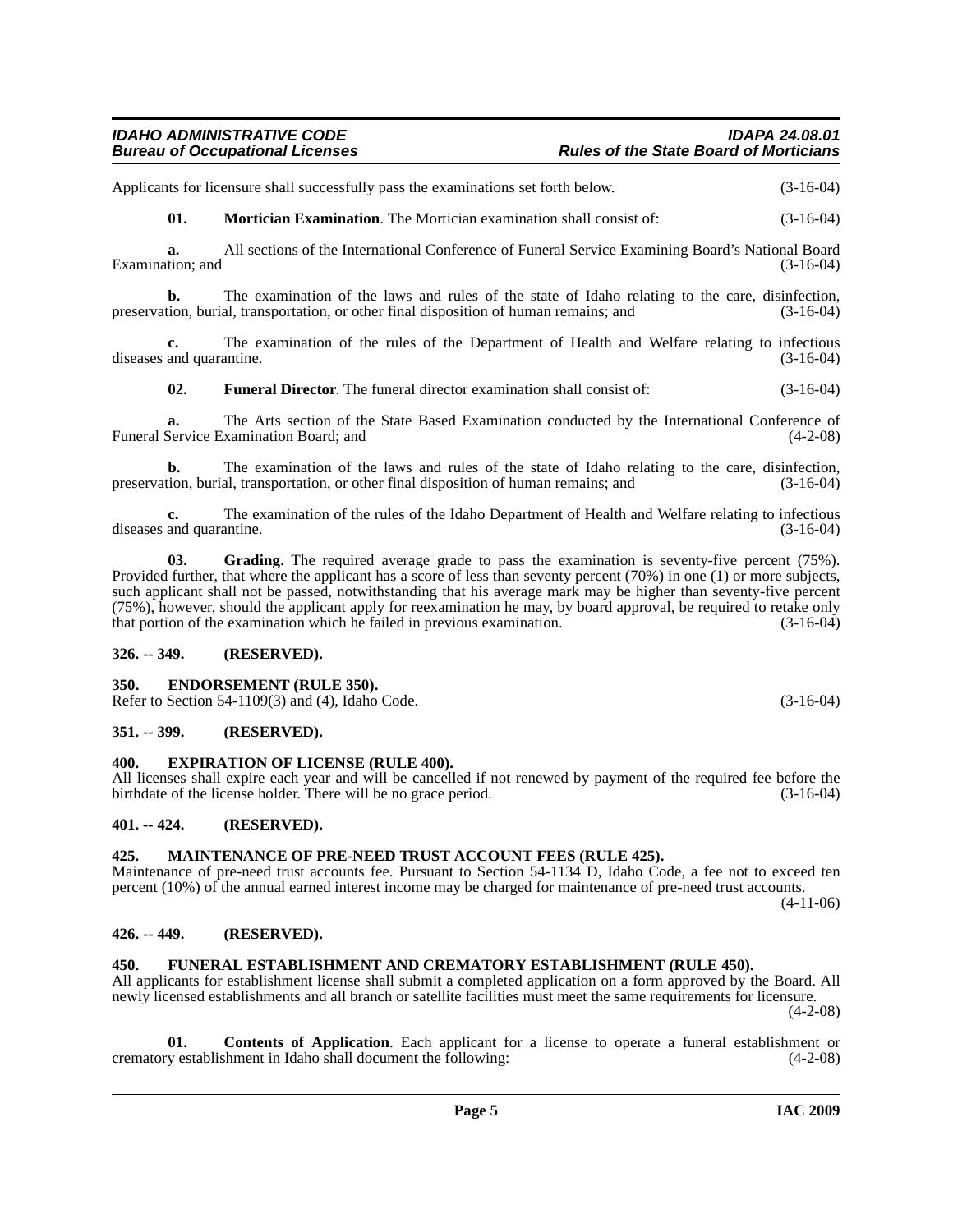*IDAHO ADMINISTRATIVE CODE IDAPA 24.08.01* **Rules of the State Board of Morticians** 

| a. | Name and address of owner whether individual or entity; and | $(4-2-08)$ |
|----|-------------------------------------------------------------|------------|
| b. | Notarized signature of applicant or authorized agent; and   | $(4-2-08)$ |
| c. | Name and license number of responsible licensee; and        | $(4-2-08)$ |
| d. | Other such information as the board may require.            | $(4-2-08)$ |

<span id="page-5-2"></span>**02.** Change in Ownership or Location. Any change in the ownership or location of a funeral ment shall constitute a new funeral establishment for the purposes of licensure. (7-1-93) establishment shall constitute a new funeral establishment for the purposes of licensure.

**03.** Funeral Establishment. All funeral establishments shall be required to provide each of the following: (4-2-08) following: (4-2-08)

<span id="page-5-5"></span>**a.** An operating room and necessary equipment for embalming;  $(4-2-08)$ 

**b.** A selection room for caskets and merchandise which may include video, catalogs, and electronic 1 of caskets and merchandise; (4-2-08) depiction of caskets and merchandise;

| A chapel where funeral or other religious ceremonies may be held; and |  | $(4-2-08)$ |
|-----------------------------------------------------------------------|--|------------|
|                                                                       |  |            |

<span id="page-5-6"></span>**d.** A room for viewing and visitation. (4-2-08)

**04. Funeral Firm**. Every funeral firm in the state of Idaho and/or licensee thereof shall give or cause to be given to the person or persons making funeral arrangements or arranging for the disposition of the dead human body at the time of said arrangements and prior to rendering that service or providing that merchandise, a written statement showing to the extent then known the following: (7-1-93)

**a.** The price of the service that the person or persons have selected and what is included therein.

(7-1-93)

**b.** The prices of each of the supplementary items of service and/or merchandise requested. (7-1-93)

**c.** The amount involved for each of the items for which the firm will advance monies as an accommodation for the family. (7-1-93)

<span id="page-5-3"></span>**d.** The method of payment. (7-1-93)

**e.** If the quoted price includes a basic component of a funeral or a part thereof which is not desired, edit thereof should be granted. (7-1-93) then a credit thereof should be granted.

**05.** Crematory Establishment. All crematory establishments shall be required to provide each of the following:  $(4-2-08)$ following: (4-2-08)

**a.** Detailed information regarding each retort, specifically documenting that each retort and nying equipment is listed by an approved testing agency as listed in the Uniform Fire Code; and (4-2-08) accompanying equipment is listed by an approved testing agency as listed in the Uniform Fire Code; and

**b.** One (1) set of blueprints for the proposed new construction or remodeling where the retort is to be located. The blueprints must be approved by the local building department as being in compliance with applicable building codes and ordinances. (4-2-08)

## <span id="page-5-0"></span>**451. (RESERVED).**

#### <span id="page-5-4"></span><span id="page-5-1"></span>**452. MINIMUM STANDARDS (RULE 452).**

<span id="page-5-7"></span>**01. Reasonable Sanitation and Safety Required**. In the interest of the protection of the public welfare, no license will be issued on an application to operate a funeral establishment or crematory unless it is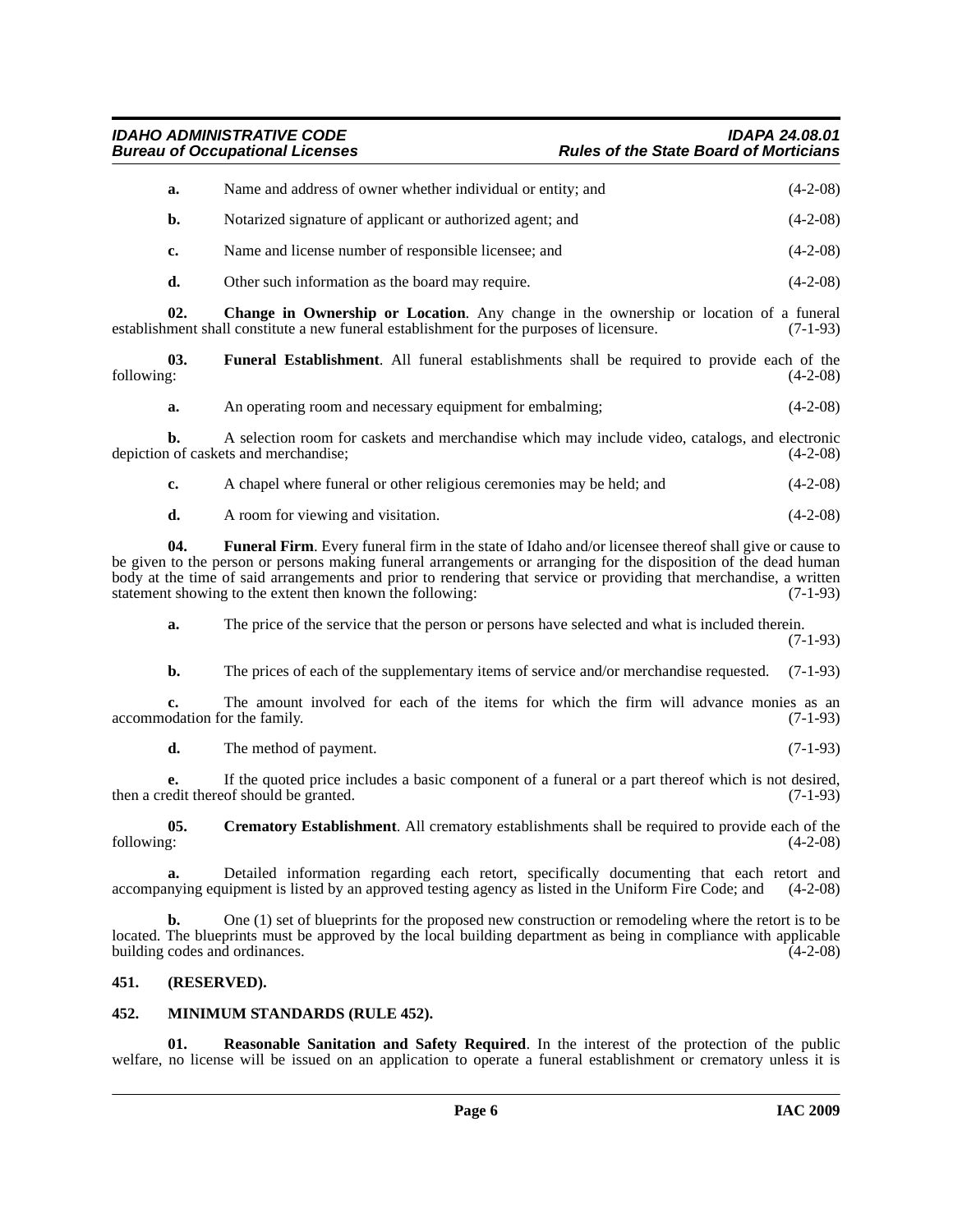apparent that the establishment or crematory can and will be operated in a reasonably sanitary and safe manner. (4-11-06)

<span id="page-6-9"></span>**02. Reduction of Cremated Remains**. No crematory will be licensed or operated unless it is capable of reducing human remains to cremains containing not more than five percent (5%) of the weight of the body immediately after death. (3-16-04)

<span id="page-6-4"></span>**03. Delay Before Cremation**. No dead human body, regardless of cause of death, is to be cremated, nor is actual cremation of such a body to be commenced, unless the county coroner in the county in which the death occurred gives his written authorization to cremate the body. (3-16-04)

**04. Embalming**. If a dead human body is to be held longer than twenty-four (24) hours prior to burial, cremation, or other disposition, the body must be either embalmed or refrigerated at thirty-six degrees Fahrenheit (36F) or less until buried, cremated, or otherwise disposed of. (4-11-06)

<span id="page-6-5"></span><span id="page-6-2"></span>**05.** Casket Not Necessary. It is not necessary for the body to be in a casket for cremation to take place.  $(3-16-04)$ 

**a.** This is not to be construed to mean that the crematory must cremate without a casket; and (3-16-04)

**b.** It will not prevent the operators from developing their own internal requirements for aesthetic or reasons. (3-16-04) sanitary reasons.

#### <span id="page-6-7"></span><span id="page-6-0"></span>**453. RECEIPT FOR BODIES TO BE CREMATED (RULE 453).**

The following must be performed by the operator of a crematory upon receipt of a human body for cremation:

(3-16-04)

**01. Provide a Receipt**. A receipt must be delivered to the licensed mortician or funeral director, his agent, or another person who delivers such body to the crematory. (3-16-04)

<span id="page-6-6"></span>

| 02.<br><b>Contents of Receipt.</b> The receipt must show: | $(3-16-04)$ |
|-----------------------------------------------------------|-------------|
|-----------------------------------------------------------|-------------|

- **a.** The name of the decedent whose body was received; and  $(3-16-04)$
- **b.** The date on which that body was received; and (3-16-04)
- **c.** The place where that body was received; and (3-16-04)
- **d.** The name and address of the funeral establishment from whom that body was received; and (3-16-04)

**e.** The name and address of the person, or the names and addresses of the persons, if more than one actually delivers the body. (3-16-04)  $(1)$ , who actually delivers the body.

#### <span id="page-6-8"></span><span id="page-6-1"></span>**454. RECORDS OF BODIES (RULE 454).**

**01.** Content of Record. Each funeral establishment and crematory must maintain a record of each remation, or other disposition of human remains, disclosing: (4-11-06) burial, cremation, or other disposition of human remains, disclosing:

<span id="page-6-3"></span>**a.** The name of the decedent; and (4-11-06)

**b.** The name and address of the person, or names and addresses of the persons if more than one (1), authorizing the burial, cremation, or other disposition of that body; and (4-11-06)

| $(3-16-04)$<br>A statement as to whether or not the body was embalmed; and |  |
|----------------------------------------------------------------------------|--|
|----------------------------------------------------------------------------|--|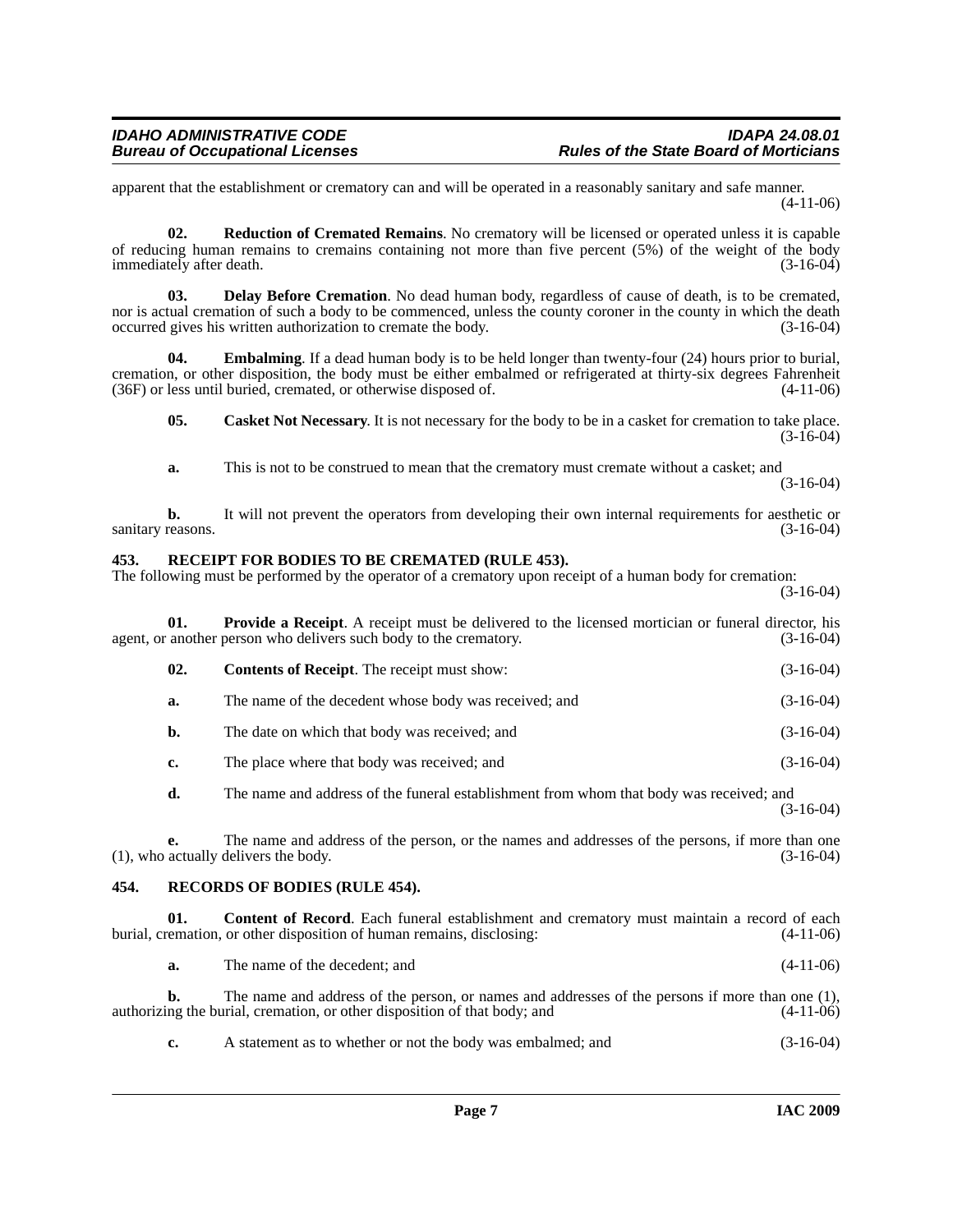- **d.** The date of the burial, cremation, or other disposition of that body; and  $(4-11-06)$
- <span id="page-7-16"></span>**e.** The subsequent disposal of any cremated remains. (4-11-06)

#### <span id="page-7-0"></span>**455. RESPONSIBILITY, INSPECTION, AND CONFIDENTIALITY OF RECORDS (RULE 455).**

**01. Responsibility for Record**. Records regarding the burial, cremation, and other disposition of human bodies must be made as soon as reasonably possible after the burial, cremation, or other disposition and must be dated and signed by the licensed mortician who supervised or was otherwise directly responsible for the burial, cremation, or other disposition. (4-11-06)

**02. Inspection of Records**. Records regarding the receipt, burial, cremation, and other disposition of human bodies must be maintained at the funeral establishment and crematory and be open for inspection at any reasonable time by the Board or its designated representatives. (4-11-06)

**03. Confidentiality of Records**. Any disclosure of information obtained by the Board in connection with licensure activities and records of funerals or cremations must comply with Idaho Public Records Act 9-337 et seq., Idaho Code. (4-11-06)

<span id="page-7-1"></span>**456. -- 499. (RESERVED).**

#### <span id="page-7-2"></span>**500. FEES (RULE 500).**

<span id="page-7-13"></span><span id="page-7-12"></span><span id="page-7-11"></span>**01. Funeral Director**. Funeral director - eighty-five dollars (\$85). (3-13-02)

**02. Funeral Establishment**. Funeral establishment - one hundred twenty-five dollars (\$125) (original license/annual renewal).

**03. Crematory Establishment**. Crematory establishment - two hundred dollars (\$200) (original license/annual renewal). (3-16-04)

- <span id="page-7-14"></span><span id="page-7-9"></span>**04. Mortician.** Mortician - eighty-five dollars (\$85) (original license/annual renewal). (3-13-02)
- <span id="page-7-15"></span>**05. Resident Trainee**. Resident trainee - fifty dollars (\$50) (original license/annual renewal).
	- (4-11-06)

<span id="page-7-8"></span><span id="page-7-7"></span>**06.** Application Fee. Application fee - one hundred dollars (\$100). (3-13-02)

**07.** Certificate of Authority. Certificate of Authority - fifty dollars (\$50) (original certificate/annual renewal).  $(3-13-02)$ renewal).  $(3-13-02)$ 

#### <span id="page-7-10"></span><span id="page-7-3"></span>**501. DISCIPLINE (RULE 501).**

**01.** Civil Fine. The Board may impose a civil fine not to exceed one thousand dollars (\$1,000) upon a mortician for each violation of Section 54-1116, Idaho Code. (3-18-99) licensed mortician for each violation of Section  $\overline{5}4$ -1116, Idaho Code.

**02. Costs and Fees**. The Board may order a licensed mortician to pay the costs and fees incurred by the Board in the investigation or prosecution of the licensee for violation of Section 54-1116, Idaho Code. (3-18-99)

#### <span id="page-7-4"></span>**502. -- 549. (RESERVED).**

#### <span id="page-7-5"></span>**550. RULEMAKING HISTORY PRIOR TO JULY, 1993 (RULE 550).**

Changes and additions to the Rules of the Idaho Board of Morticians - adopted to be effective February 1, 1976. Changes and additions to the Rules of the Idaho Board of Morticians - adopted March 29, 1993, and effective April  $19, 1993.$  (7-1-93)

#### <span id="page-7-6"></span>**551. -- 999. (RESERVED).**